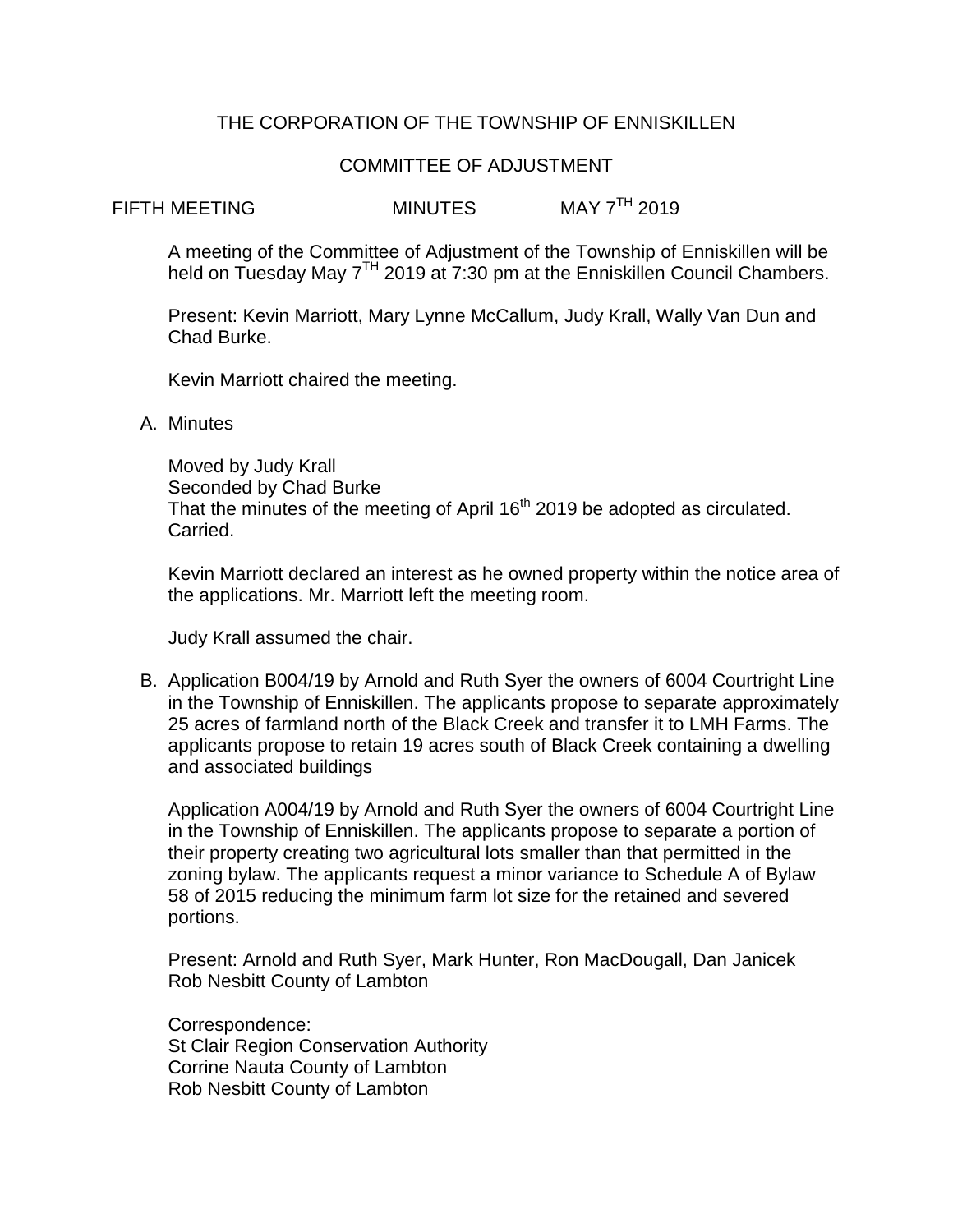Rob Nesbitt reviewed his report for the committee. He noted that there were two applications circulated for the meeting. A severance to divide a farm parcel and a minor variance application to recognize two lots smaller than that permitted by the zoning bylaw.

Mr. Nesbitt reported that Arnold Syer wanted to separate a portion of the farm and sell it to a property owner to the north of their property. Mr. Nesbitt reported that this portion of property was divided in part by a Hydro corridor. As a result the severed portion could not be merged with the farm property to the north. He reported that this would create a landlocked parcel which would not have access from a municipal road. He noted that the Official Plan directed that no lots be created that were land locked.

Mr. Nesbitt also reported that the two lots created were smaller than that permitted by the zoning bylaw.

He noted that the planning department could not support the application.

The St Clair Region Conservation Authority provided no comments on the application.

The Building department noted that they could support the application without conditions.

It was noted that similar situations of this nature existed in Concession 5 due to the original layout of the railway corridor.

Mary Lynne McCallum questioned how Mr. Syer farmed land north of the Hydro corridor. He reported that he worked through the corridor. He noted that he had tiled through the corridor in the past.

Mr. Syer reported that in 1869 a rail corridor was established in the area which cut through many properties from Courtright to St Thomas. He noted that the rail corridor was abandoned and purchased by Hydro One to install an electrical transmission corridor.

Mr. Syer reported that he had had no issues in crossing the corridor to work his land north of the corridor.

Ron MacDougall questioned whether right of ways had been created for farmers when the rail line was in place.

Rob Nesbitt reported to the committee that the approval of this severance would effectively land lock the lot that the applicants wanted to create.

Mary Lynne McCallum questioned whether the equipment on the severed property would be removed.

Mr. Syer noted that the equipment would be removed.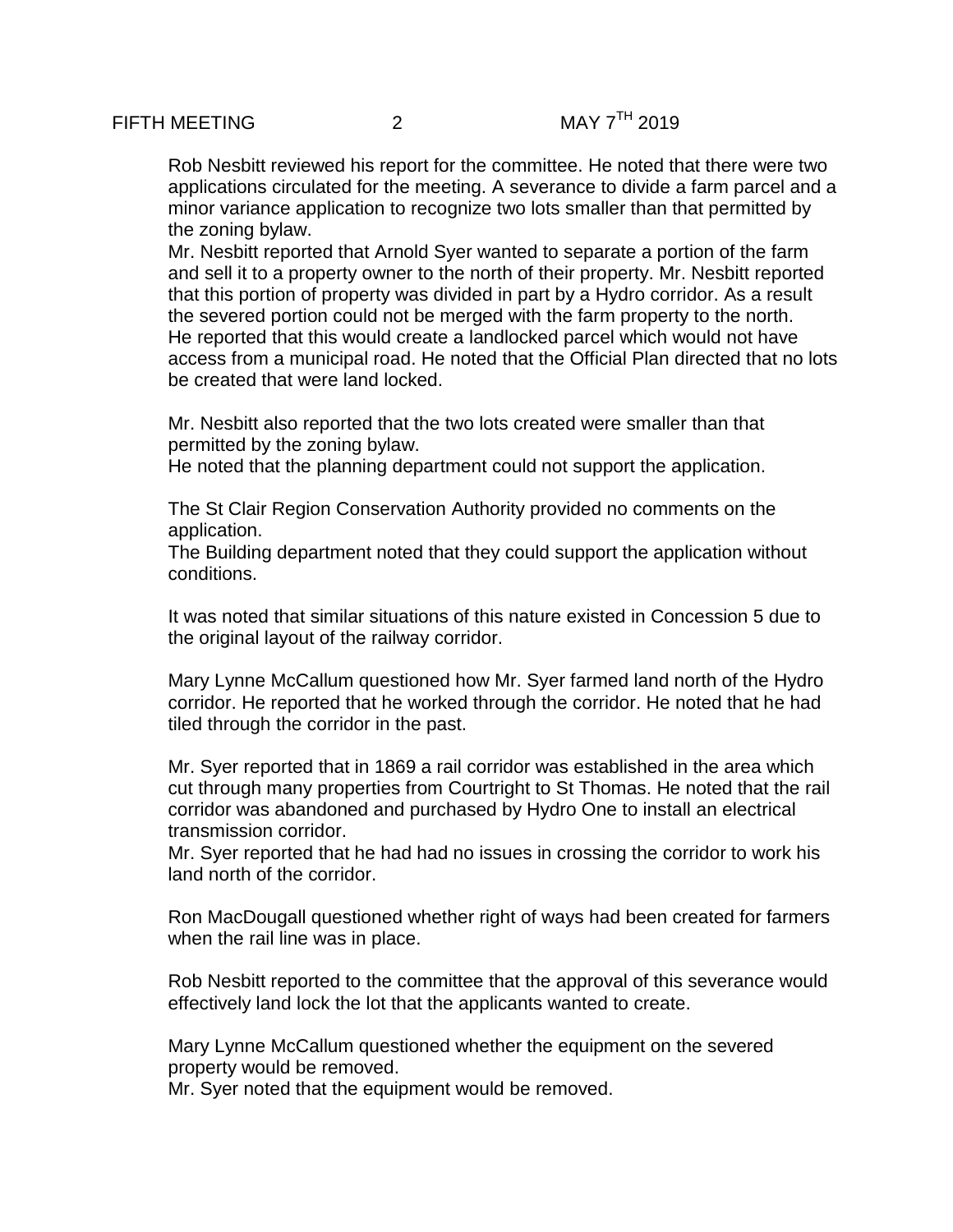Moved by Wally Van Dun Seconded by Mary Lynne McCallum That severance application B004/19 be approved subject to conditions. Carried.

- 1. That a copy of the deed and survey in a form suitable for registration be deposited with the Secretary Treasurer.
- 2. That a fee of \$250.00 be paid to the Township of Enniskillen by cash or certified cheque.
- 3. That all conditions are to be fulfilled within one year of the notice of decision of this consent. The certificate of consent required by Section 53(42) of the Planning Act must be obtained within one year after notice of decision of this consent.
- 4. That the applicant obtain a minor variance respecting The minimum farm lot size.
- 5. That the Township Engineer review existing drainage reports and where required prepare amended schedules to reflect the new property owners. That the applicants pay the cost of the work and agree to the revised schedules.

### EFFECT OF WRITTEN AND ORAL SUBMISSIONS:

Submissions were made by the applicants, County Planning and Development Services and Building Department and helped the Committee make an informed decision with appropriate conditions of approval.

## REASONS:

The farm severance was approved due to the unique historical encroachment by the Ontario Hydro property that has cut the original lots in Concession 5 of the Township.

## Moved by Mary Lynne McCallum

Seconded by Chad Burke

That minor variance application A004/19 be approved recognizing a reduction in the retained farm size of 7.7 hectares and the severed farm size of 9 hectares. Carried.

#### No Conditions

#### Reasons:

The reduction in the farm lot size is minor in nature and meets the general purpose and intent of the Official Plan and Zoning Bylaw and is appropriate for the development of the lands.

#### C. Adjournment